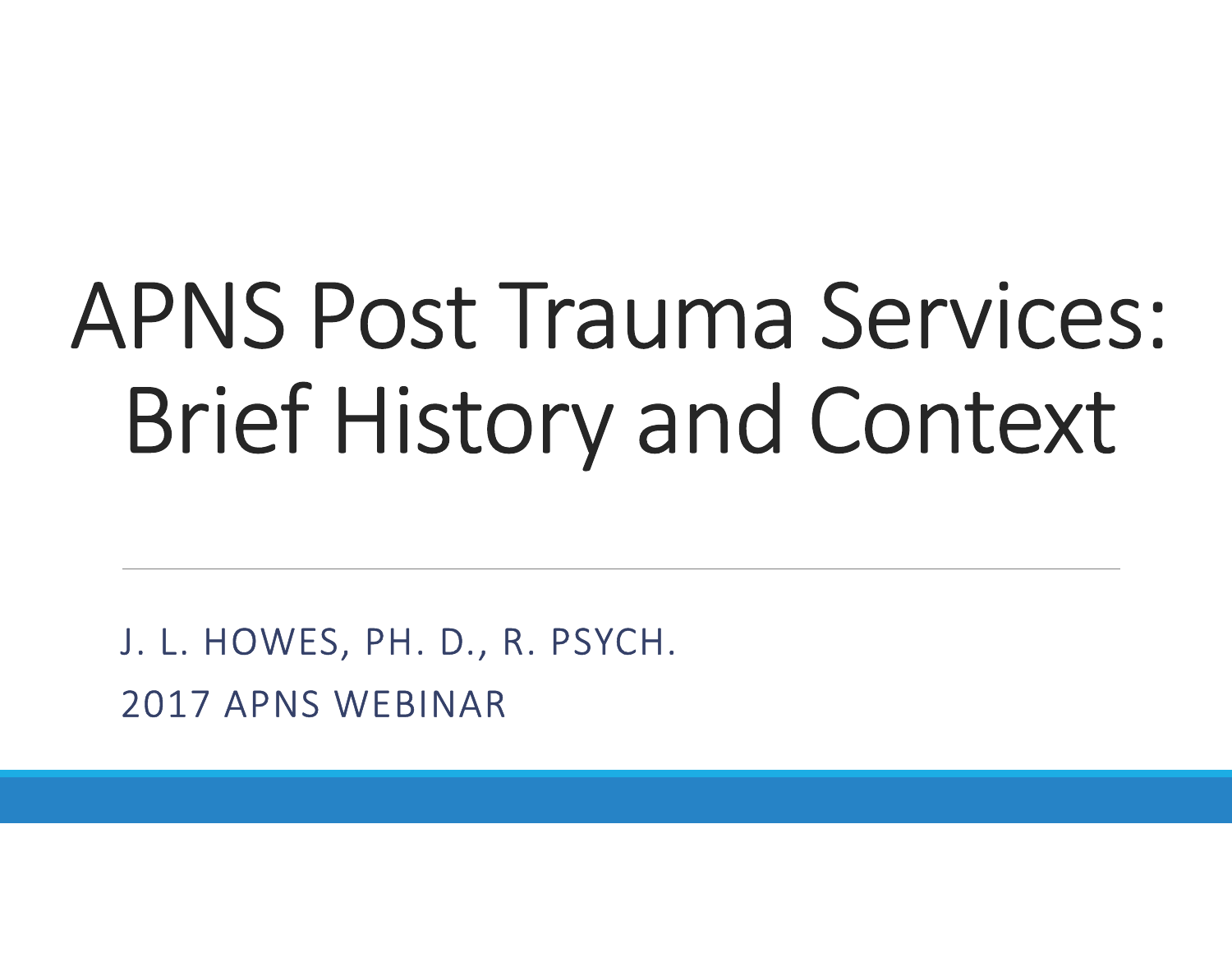#### APNS Post Trauma Services Committee

- Small group of dedicated psychologists came together to address the need for psychological preparedness and readiness in the event of a disaster. (e.g., aviation accident; natural disaster; PNS Post Trauma Services C<br>
Small group of dedicated psychologists cant<br>
the need for psychological preparedness ar<br>
event of a disaster. (e.g., aviation accident;<br>
Westray Mine Disaster).<br>
I want to acknowledge the work o
- I want to acknowledge the work of all the members of this Committee over the years, and especially the tireless work, vision, and advocacy of Dr. Charles Hayes.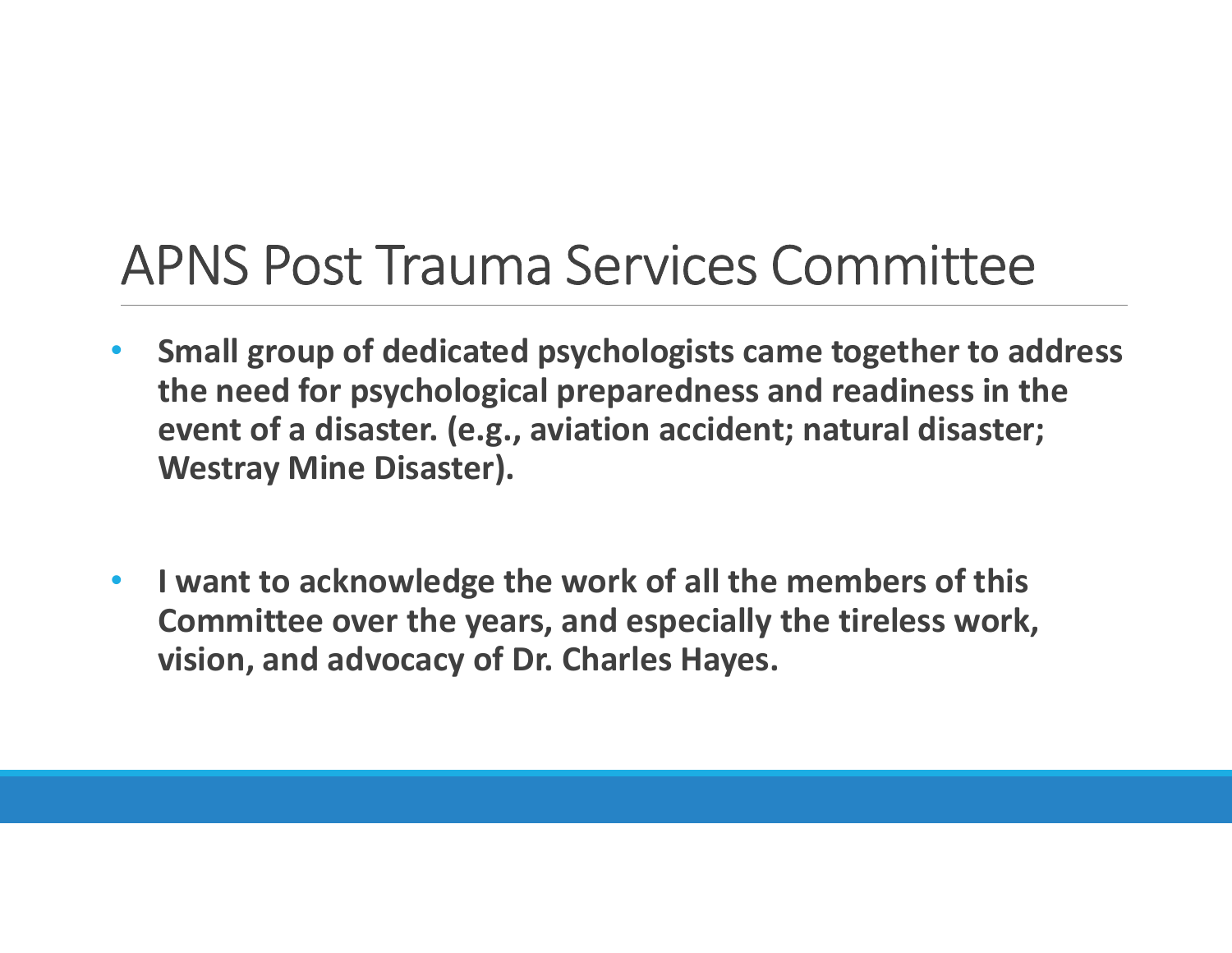### APNS Post Trauma Services Committee

- During the late 1980s and the 1990s the Committee worked with Emergency Measures Organization (EMO): Nova Scotia concerning:
	- $\dots$  **The psychological impact of Disasters (Major Emergencies) on** victims, survivors, family members, and emergency responders.
	- $\dots$  **The need for an agreement to activate an APNS Disaster** Volunteer Network in the event of a major emergency.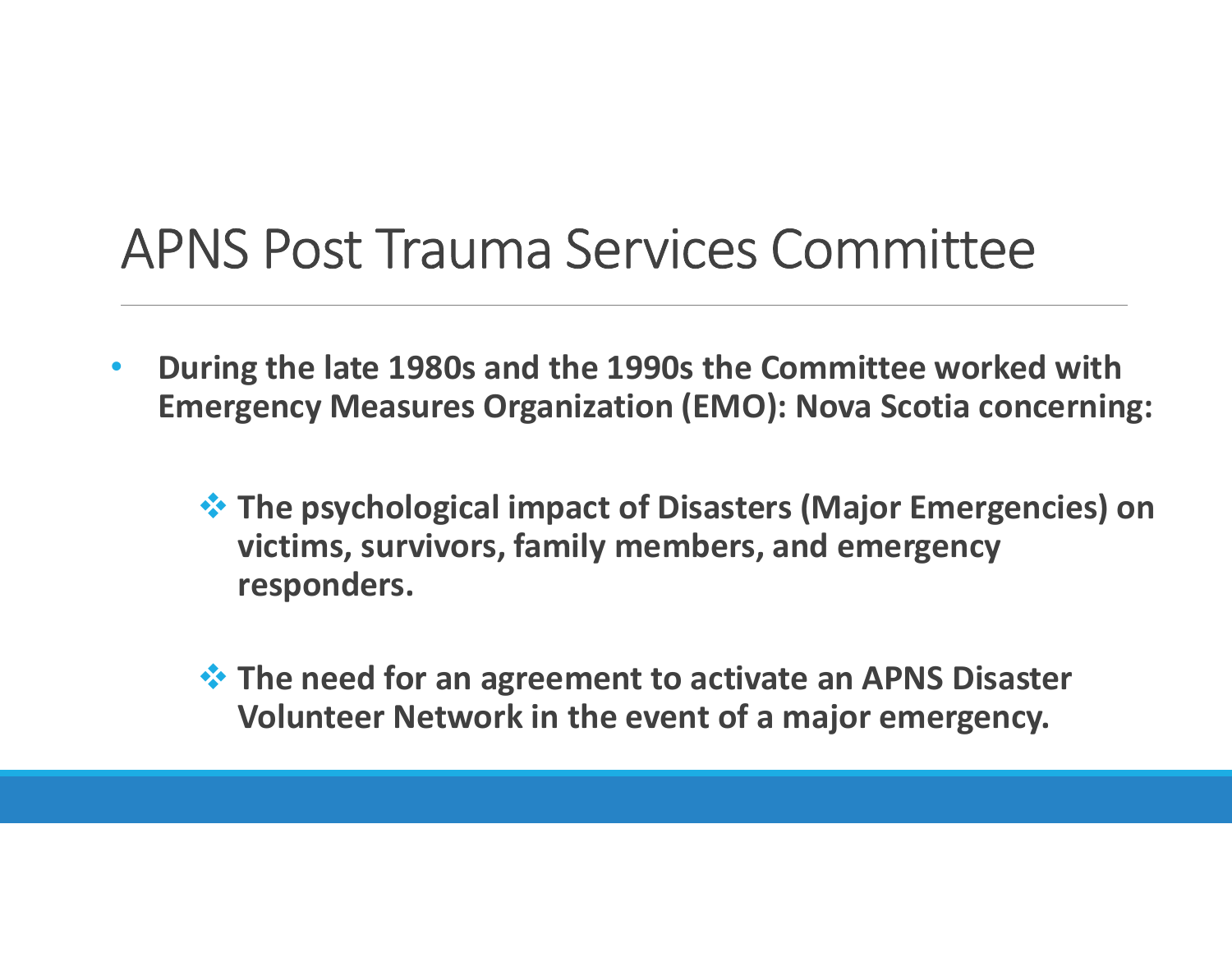- The APNS EMO (NS) Memorandum of Understanding<br>for Post Disaster Psychological Services was signed on<br>February 3, 1998. for Post Disaster Psychological Services was signed on February 3, 1998.
- This was one of the first agreements of this type between a Provincial EMO and Psychological Association in Canada.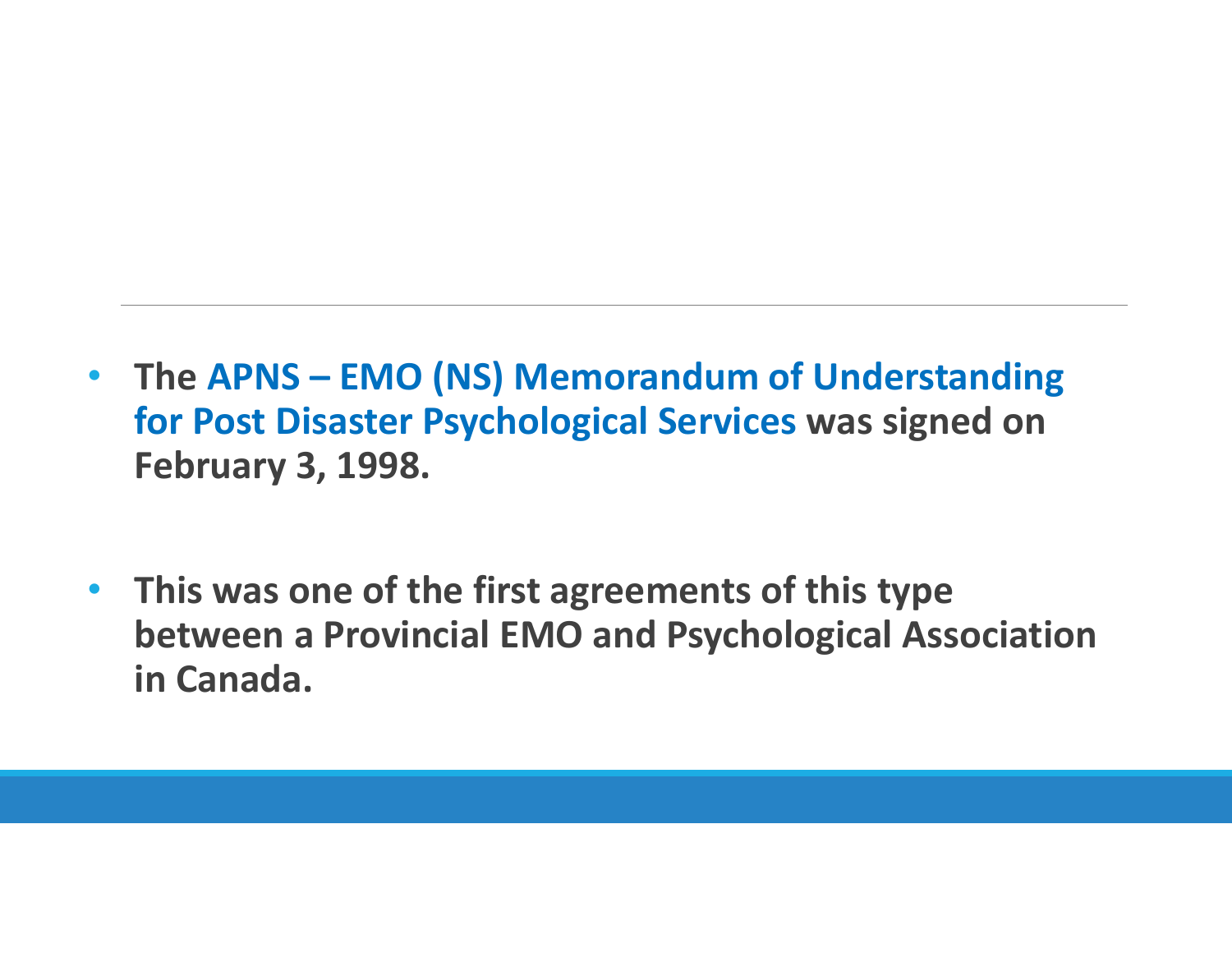# APNS – EMO (NS) Memorandum of Understanding<br>For Post Disaster Psychological Services For Post Disaster Psychological Services

- **Major Emergency Defined**
- Victims Defined
- Pro Bono Services to be provided
- Membership in APNS Disaster Response Network
- Role of EMO
- Committee Activity and its Responsibilities to APNS
- EMO: the activating agency
- Included a Major Emergency Response Protocol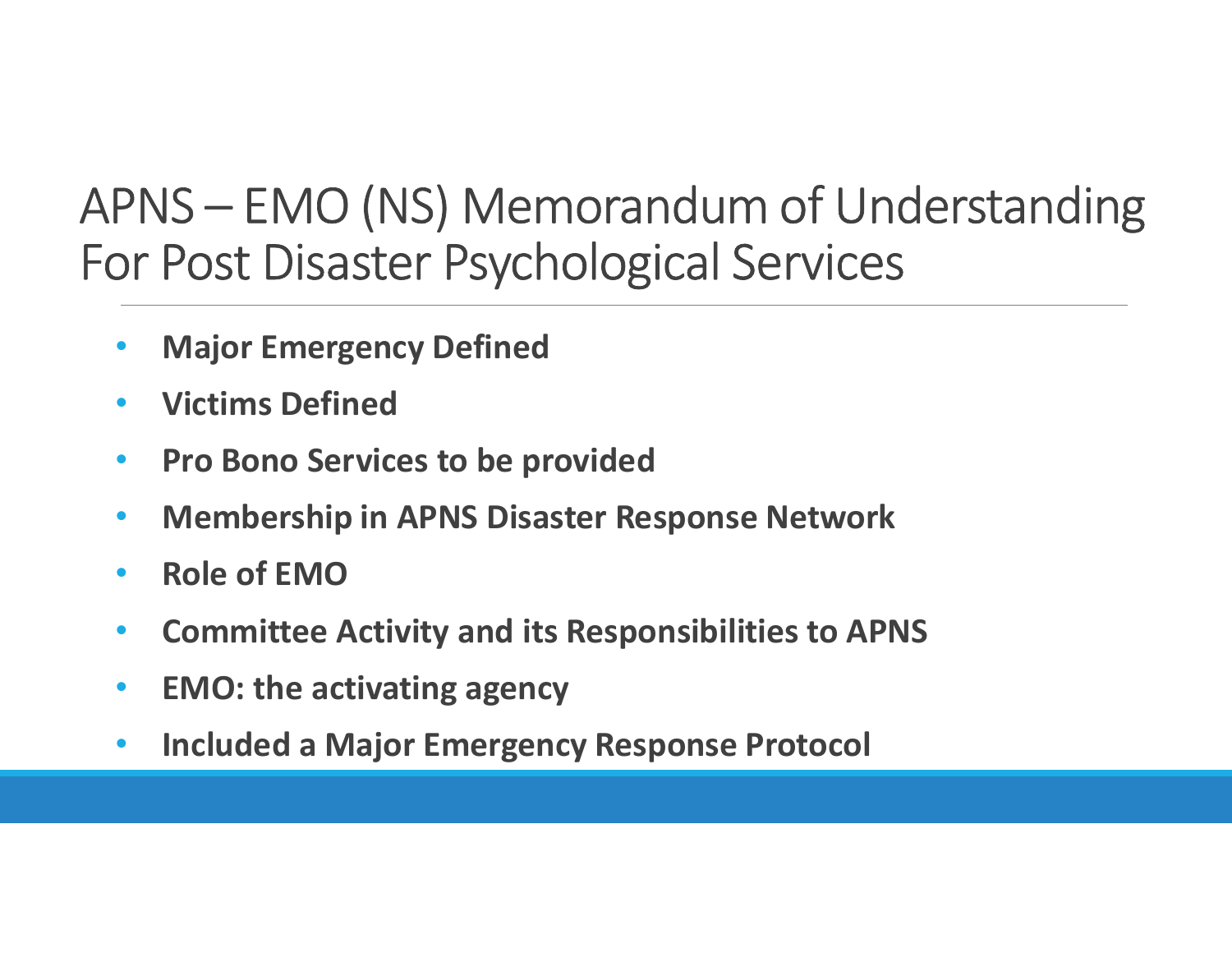### APNS Disaster Response Network

• These were up to 60 Psychologists listed on the Network in the years after the MOU was signed.

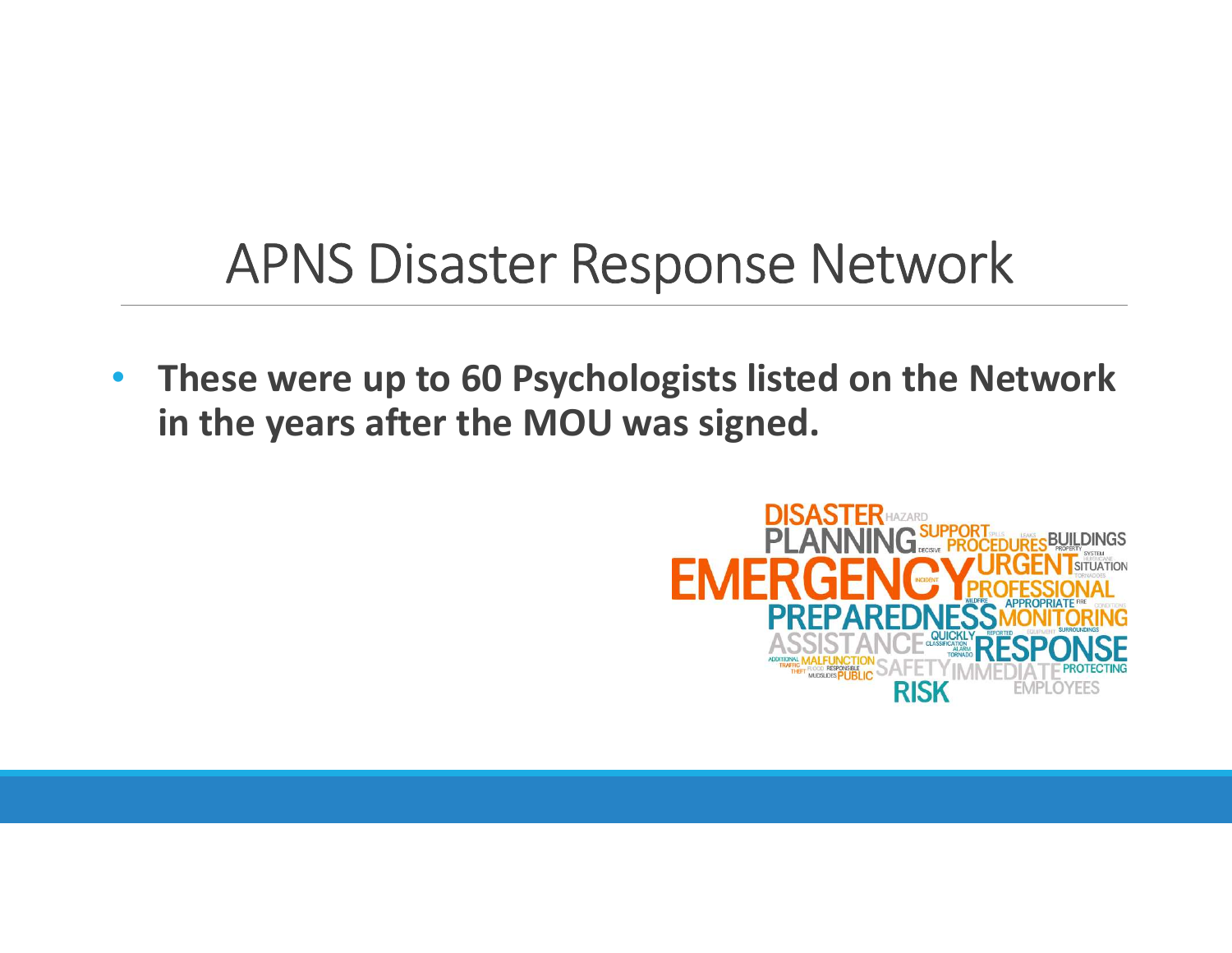- Response Protocol Formally Activated Once: Swissair Flight III Disaster (September 2, 1998).
- EMO (NS) and their delegate for psychosocial disaster response, Department of Community Services:
	- ❖ Consulted us many times (e.g., 9/11; Train derailment; Seniors Apartment Building Fire)